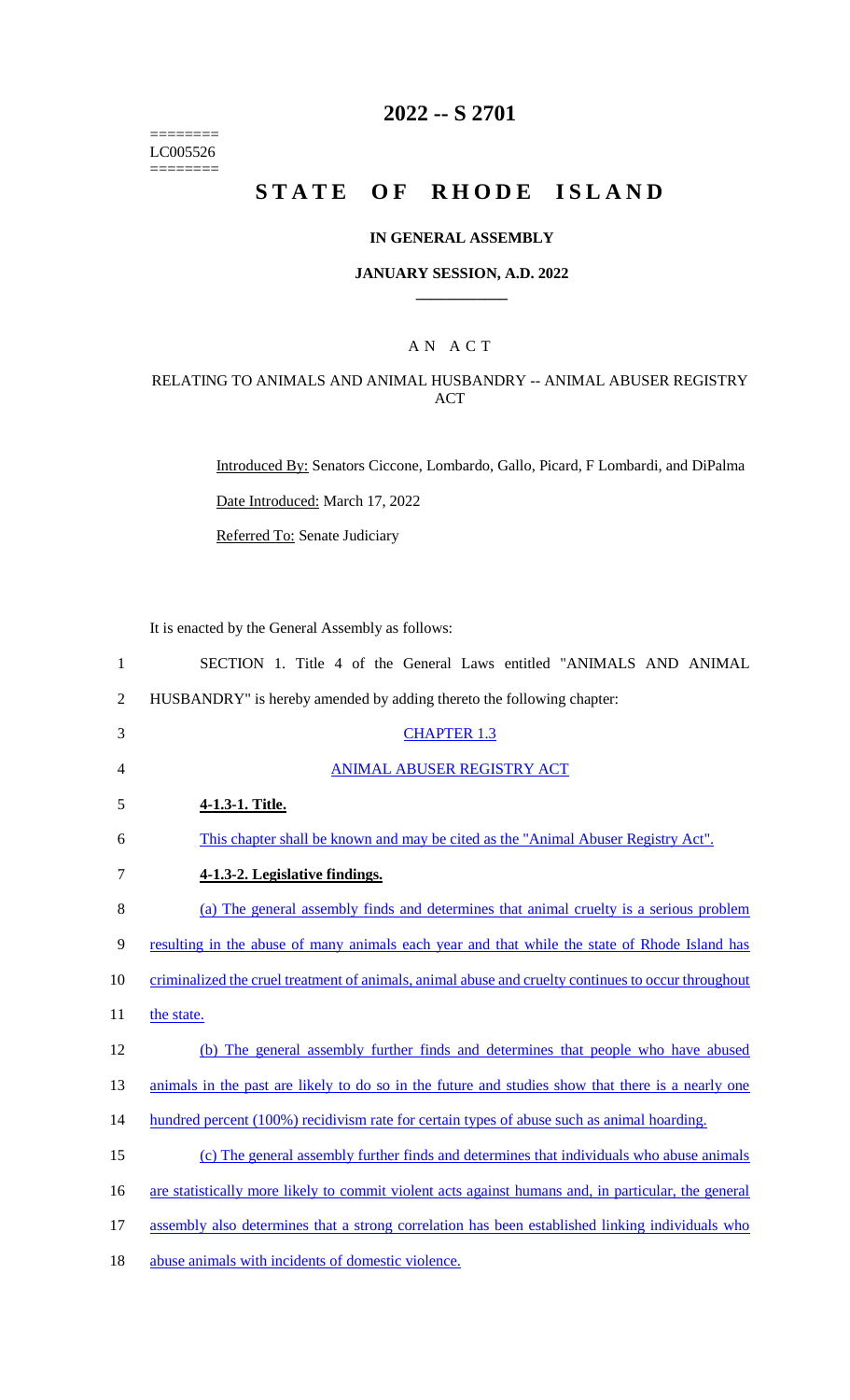| $\mathbf{1}$   | (d) The general assembly further finds and determines that animals in need of homes need               |
|----------------|--------------------------------------------------------------------------------------------------------|
| $\overline{2}$ | to be protected from potential abusers.                                                                |
| 3              | (e) The general assembly further finds and determines that it is in the best interest of the           |
| 4              | residents of the state of Rhode Island and their animals that an online registry be established        |
| 5              | identifying individuals residing in the state convicted of animal abuse crimes that will prevent those |
| 6              | individuals convicted of animal cruelty from adopting, purchasing, or otherwise obtaining animals      |
| 7              | from any animal shelter, pet seller, or other person or entity involved in the exchange of animals     |
| 8              | by adoption, sale, or other means.                                                                     |
| 9              | 4-1.3-3. Definitions.                                                                                  |
| 10             | The following terms shall have the meanings indicated:                                                 |
| 11             | (1) "Animal" means any living mammal (except a human being), bird, reptile, amphibian,                 |
| 12             | or fish.                                                                                               |
| 13             | (2) "Animal abuse crime" means any of the crimes contained in title 4 "animals and animal"             |
| 14             | husbandry" where the offense is punishable by imprisonment for more than one year.                     |
| 15             | (3) "Animal abuse offender" means any person eighteen (18) years of age, or older,                     |
| 16             | convicted of an animal abuse crime, except youthful offenders whose convictions or adjudications       |
| 17             | include sealed records.                                                                                |
| 18             | (4) "Animal abuser registry" means the online registry established and maintained by the               |
| 19             | department of public safety for registering any person convicted of an animal abuse crime.             |
| 20             | (5) "Animal shelter" means any public or privately owned organization including, but not               |
| 21             | limited to, any duly incorporated humane society, pound, animal protective association or animal       |
| 22             | rescue group which maintains buildings, structures, or other property for the purpose of harboring     |
| 23             | animals which may be stray, unwanted, lost, abandoned, or abused and seeks to find appropriate         |
| 24             | temporary or permanent homes for such animals.                                                         |
| 25             | (6) "Conviction" or "convicted" means any instance wherein:                                            |
| 26             | (i) A judgment of conviction has been entered against any person for an animal abuse                   |
| 27             | crime; or                                                                                              |
| 28             | (ii) There has been a finding of guilty for an animal abuse offense, regardless of whether             |
| 29             | an appeal is pending; or                                                                               |
| 30             | (iii) There has been a plea of guilty or not ocontendere for an animal abuse offense,                  |
| 31             | regardless of whether an appeal is pending; or                                                         |
| 32             | (iv) There has been an admission of sufficient facts or a finding of delinquency of a minor            |
| 33             | for an animal abuse offense, whether or not an appeal is pending.                                      |
| 34             | (7) "Farm animal" means an animal used in the production of human or animal food, feed                 |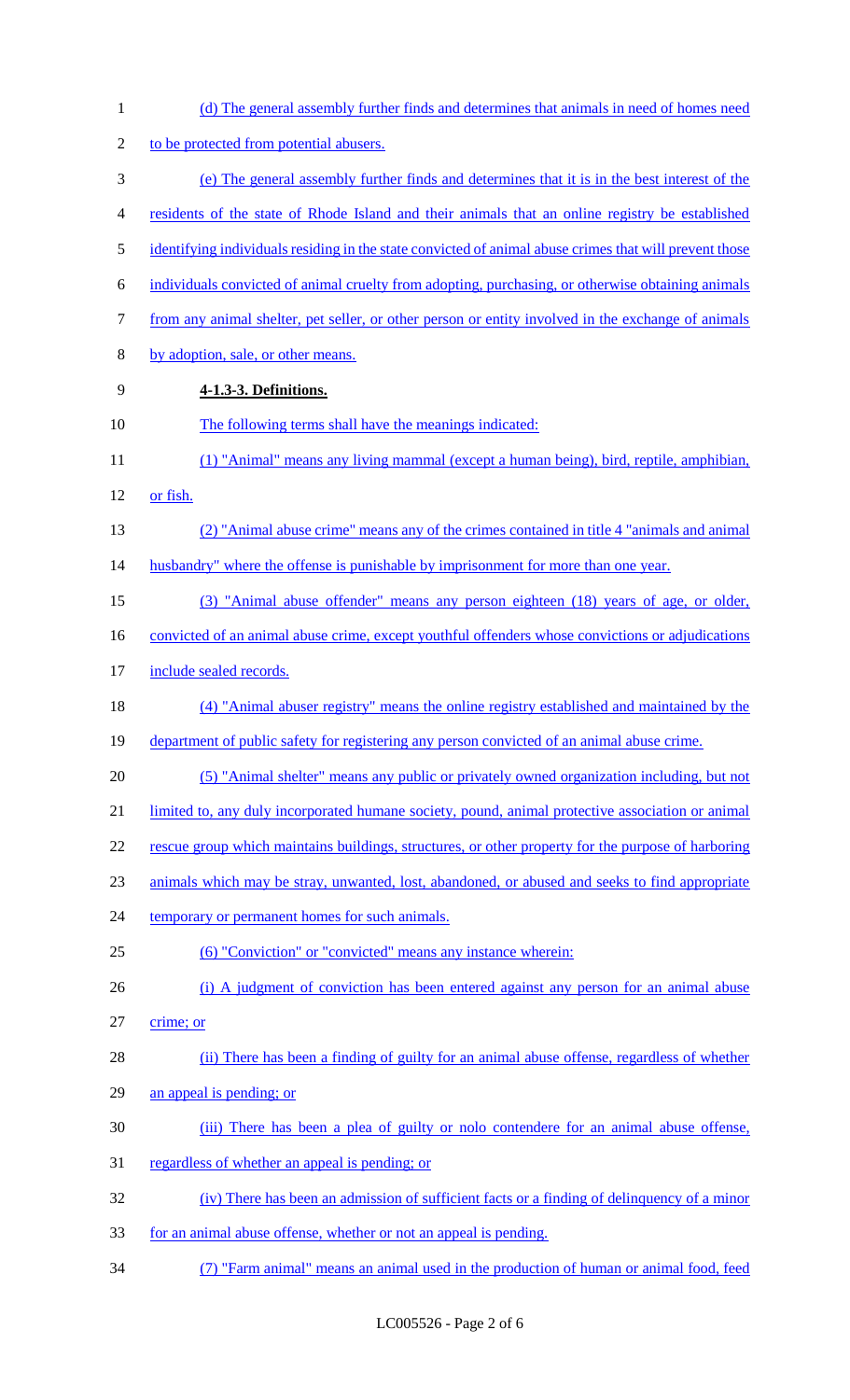- 1 or fiber.
- 2 (8) "Pet seller" means any individual, person, partnership, firm, corporation or other legal 3 entity which offers animals for sale or is engaged in the sale, exchange, or other transfer of 4 ownership of animals. 5 (9) "Service animal" means any dog or miniature horse that has been individually trained 6 to do work or perform tasks for people with disabilities as defined by the "Americans with
- 

## 8 **4-1.3-4. Establishing an animal abuser registry.**

7 Disabilities Act of 1990" 42 U.S.C. §12101 et seq.

9 (a) The department of public safety is hereby authorized, empowered and directed to 10 establish an online animal abuser registry that shall contain the names and residence information 11 of all available animal abuse offenders living in Rhode Island who are convicted of an animal abuse 12 crime on or after the effective date of this chapter. The online registry will be maintained by the 13 department of public safety and shall be listed on their official website. The online animal abuser 14 registry shall also contain links to other registries to be used as informational resources by animal 15 shelters, pet sellers, or other persons when they shall sell, exchange or otherwise transfer the 16 ownership of any animal. 17 (b) The registry shall contain the required information about each animal abuse offender 18 for a period of not more than fifteen (15) years following their release from incarceration or, if not 19 incarcerated, from the date of the judgment of conviction. Any currently or previously registered 20 animal abuse offender convicted of a subsequent animal abuse crime shall be placed on the animal

21 abuser registry for life, following the second conviction. Upon notification to the department of

22 public safety, of a successful appeal of a conviction of an animal abuse crime by an individual who

23 has been required to register pursuant to this chapter, the registration information for that individual

- 24 shall be removed from the animal abuser registry, within five (5) days following the notification.
- 25 **4-1.3-5. Registry requirements.**

26 (a) All animal abuse offenders who reside in Rhode Island and who are convicted of an 27 animal abuse crime on or after the effective date of this chapter must register with the animal abuser 28 registry within five (5) days of their release from incarceration or, if not incarcerated, from the date

- 29 of their judgment of conviction.
- 30 (b) Whenever a person is convicted of an animal abuse crime, the prosecuting department
- 31 shall forward to the department of public safety the name and address of the convicted person,
- 32 along with the name of the animal abuse crime the person was convicted of, thereby notifying the
- 33 department of public safety, that the person is required to register with the animal abuser registry.
- 34 (c) Each person required to register with the animal abuser registry shall submit the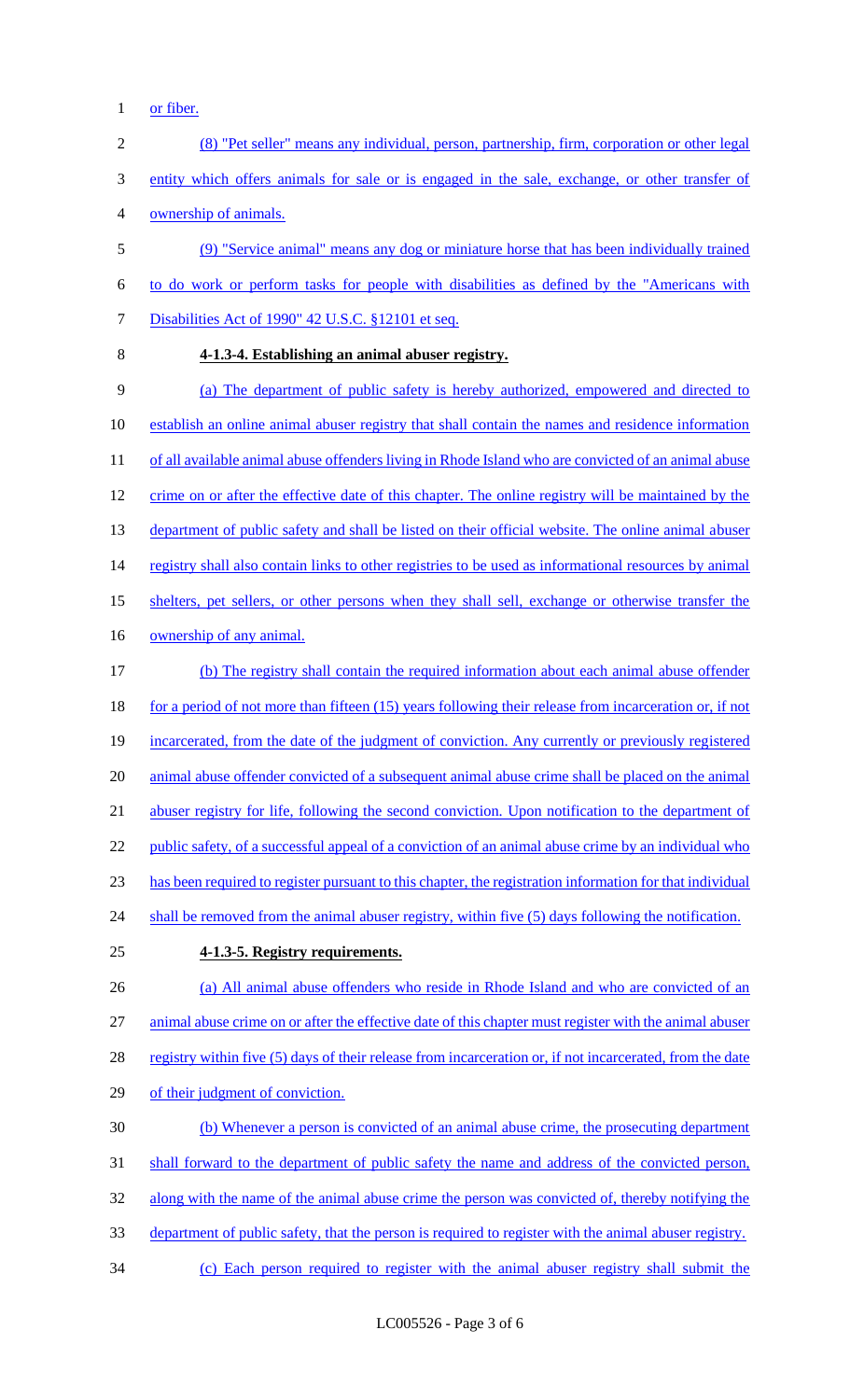| $\mathbf{1}$   | following information to the attorney general's office:                                              |
|----------------|------------------------------------------------------------------------------------------------------|
| $\overline{2}$ | (1) Their name and any aliases they may be known by;                                                 |
| 3              | (2) Their residence address;                                                                         |
| 4              | (3) Their date of birth; and                                                                         |
| 5              | $(4)$ A photograph of the front of their head and shoulders, not less than two inches $(2'')$ by     |
| 6              | three inches (3") or a digital image commonly known as a digital photograph of the front of their    |
| 7              | head and shoulders.                                                                                  |
| 8              | (d) Every person required to register with the animal abuser registry, shall update their            |
| 9              | registry information within five (5) days of any change of residential address and/or upon any       |
| 10             | official change of name.                                                                             |
| 11             | (e) Every person required to register with the animal abuser registry shall pay a fee of one         |
| 12             | hundred twenty-five dollars (\$125) to the department of public safety, at the time of registration. |
| 13             | (f) The department of public safety is hereby authorized and empowered to promulgate                 |
| 14             | such rules and regulations as may be necessary to implement and administer the animal abuser         |
| 15             | registry.                                                                                            |
| 16             | 4-1.3-6. Prohibition of animal shelters and pet sellers from transferring animal                     |
| 17             | ownership to animal abuse offenders.                                                                 |
| 18             | (a) No animal shelter, pet seller, or other person or entity located in this state shall sell,       |
| 19             | exchange or otherwise transfer the ownership of any animal to any person having resided in this      |
| 20             | state and listed as an animal abuse offender on the animal abuser registry, nor shall such animal    |
| 21             | abuse offender be allowed to retain possession of any currently owned animals. Prior to the sale,    |
| 22             | exchange, or other transfer of ownership of any animal; the animal shelter, pet seller, or other     |
| 23             | person or entity is required to examine the animal abuser registry to confirm that the name of the   |
| 24             | potential owner of the animal, is not listed.                                                        |
| 25             | (b) This section shall not apply to farm animals for farmers, nor to service animals for             |
| 26             | people with disabilities.                                                                            |
| 27             | 4-1.3-7. Penalties.                                                                                  |
| 28             | (a) Any animal abuse offender required to register with the animal abuser registry who fails         |
| 29             | to so register shall be guilty of a misdemeanor punishable by incarceration for a period of not more |
| 30             | than one year, a fine not to exceed one thousand dollars (\$1,000), or both.                         |
| 31             | (b) Any animal abuse offender who violates the prohibition against possessing, owning,               |
| 32             | adopting, or purchasing an animal, except for farm animals for farmers, and service animals for      |
| 33             | people with disabilities, shall be guilty of a misdemeanor punishable by incarceration for a period  |
| 34             | of not more than one year, a fine not to exceed one thousand dollars $(\$1,000)$ , or both.          |
|                |                                                                                                      |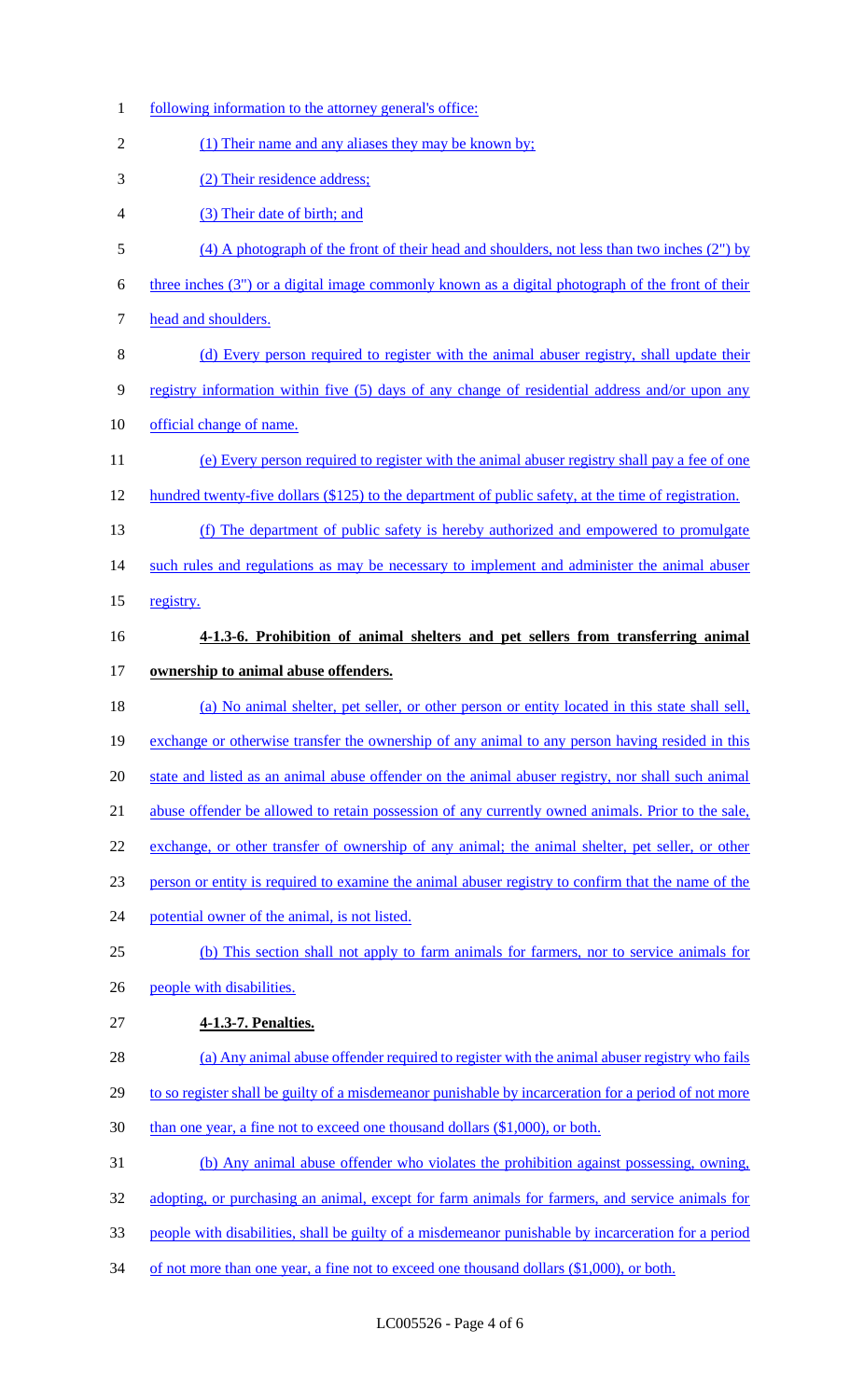- 1 (c) Any animal shelter, pet seller or other individual or entity that violates §4-1.3-6 shall
- 2 be guilty of a violation and subject to a fine not to exceed one thousand (\$1,000) dollars. It shall
- 3 not be a violation of this chapter, if the animal shelter, pet seller, or other individual or entity
- 4 checked with the animal abuser registry and the name did not appear thereon.

# 5 **4-1.3-8. Severability.**

- 6 If any provision of this chapter or the application thereof to any person or circumstances is
- 7 held invalid, such invalidity shall not affect other provisions or applications of the chapter, which
- 8 can be given effect without the invalid provision or application, and to this end the provisions of
- 9 this chapter are declared to be severable.
- 10 SECTION 2. This act shall take effect on January 1, 2023.

#### ======== LC005526 ========